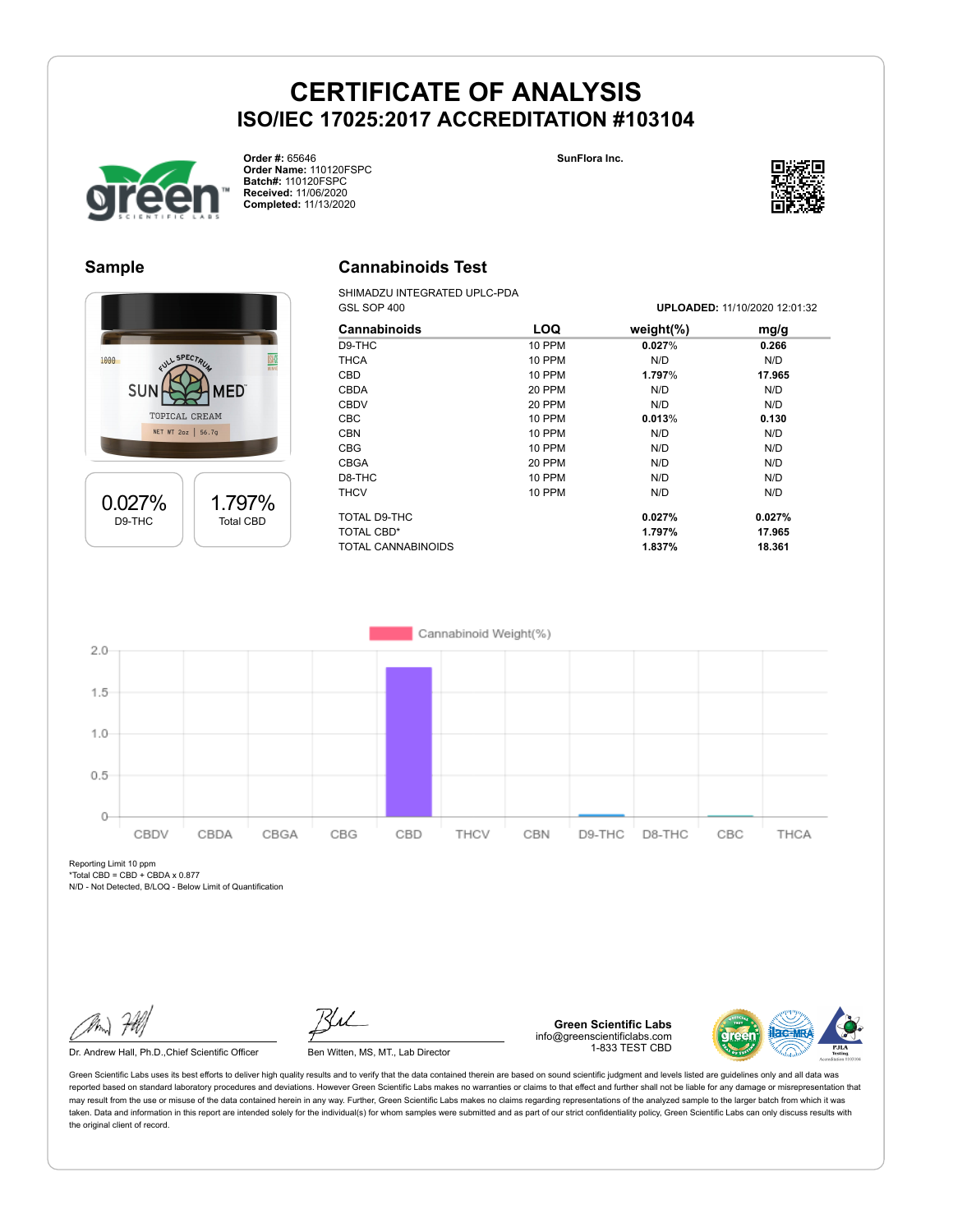GSL SOP 404



**Order #:** 65646 **Order Name:** 110120FSPC **Batch#:** 110120FSPC **Received:** 11/06/2020 **Completed:** 11/13/2020

**SunFlora Inc.**



## **TERPENES: TOTAL (0.121%)**

Headspace GCMS - Shimadzu GCMS QP2020 with HS20

| <b>Terpene</b>         | Results (%)  | LOQ (%) | $LOD$ $(\%)$ |
|------------------------|--------------|---------|--------------|
| ALPHA-BISABOLOL        | 0.009%       | 0.0067% | 0.0063%      |
| ALPHA-PINENE           | B/LOQ        | 0.0067% | 0.0063%      |
| <b>BETA-PINENE</b>     | 0.009%       | 0.0067% | 0.0063%      |
| CAMPHENE               | B/LOQ        | 0.0067% | 0.0063%      |
| <b>CARYOPHYLLENE</b>   | 0.015%       | 0.0067% | 0.0063%      |
| CARYOPHYLLENE OXIDE    | 0.012%       | 0.0067% | 0.0063%      |
| <b>EUCALYPTOL</b>      | 0.041%       | 0.0067% | 0.0063%      |
| <b>GAMMA-TERPINENE</b> | B/LOQ        | 0.0067% | 0.0016%      |
| <b>GUAIOL</b>          | <b>B/LOQ</b> | 0.0067% | 0.0063%      |
| <b>HUMULENE</b>        | <b>B/LOQ</b> | 0.0067% | 0.0063%      |
| <b>LIMONENE</b>        | 0.016%       | 0.0067% | 0.0063%      |
| P-CYMENE               | B/LOQ        | 0.0067% | 0.0063%      |
| <b>TERPINOLENE</b>     | <b>B/LOQ</b> | 0.0067% | 0.0063%      |

## **Terpenes Breakdown**

**Prepared:** 11/06/2020 21:40:48 **Uploaded:** 11/09/2020 10:42:51



### **Top Terpenes Results:**



#### **Tested for but not present:**

BETA-MYRCENE, 3-CARENE, TRANS-BETA-OCIMENE, CIS-BETA-OCIMENE, LINALOOL, ISOPULEGOL, GERANIOL, CIS-NEROLIDOL, TRANS-NEROLIDOL

Dr. Andrew Hall, Ph.D.,Chief Scientific Officer Ben Witten, MS, MT., Lab Director



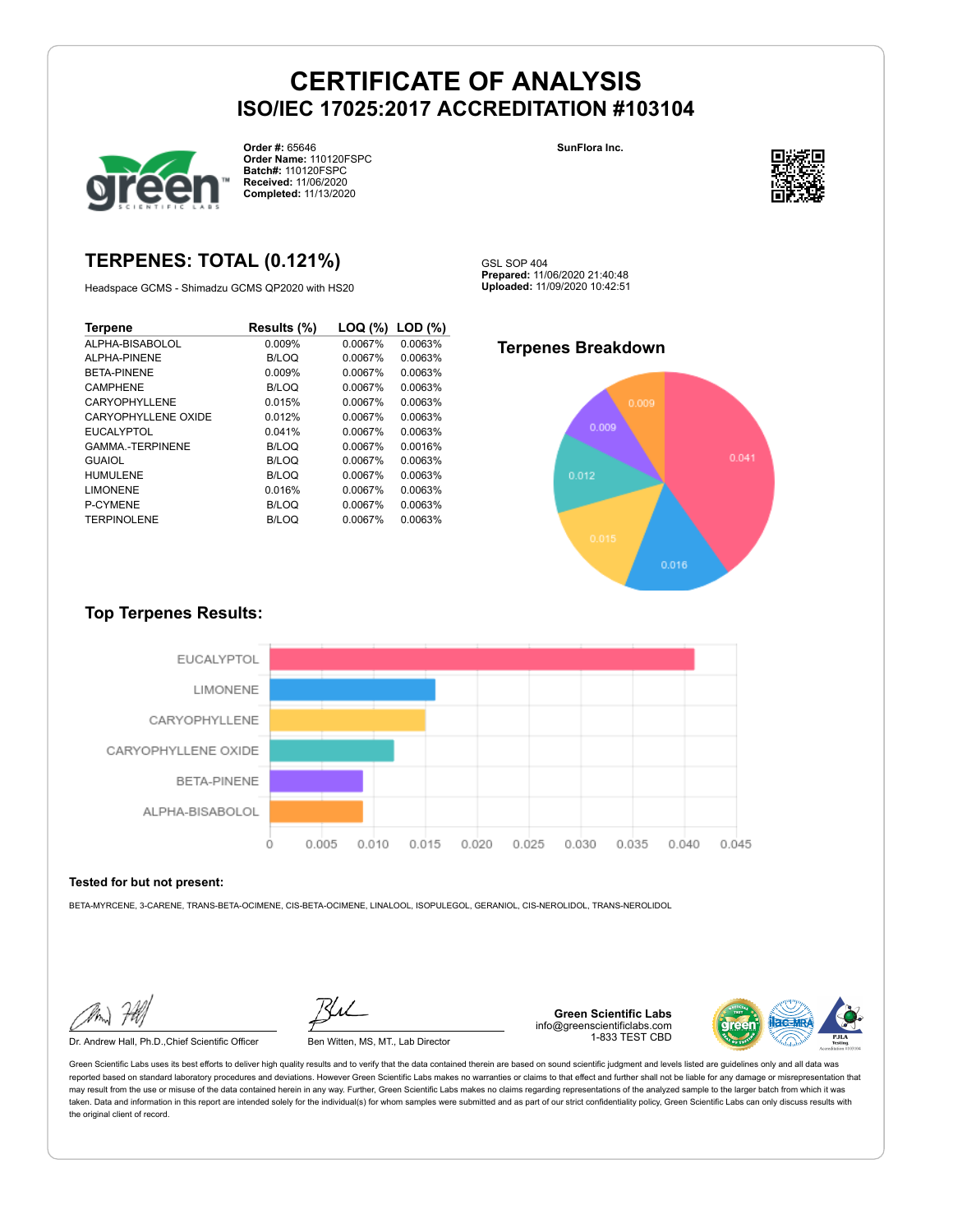

**Order #:** 65646 **Order Name:** 110120FSPC **Batch#:** 110120FSPC **Received:** 11/06/2020 **Completed:** 11/13/2020

**SunFlora Inc.**



## **PESTICIDE ANALYSIS:**

GSL SOP 401 **PREPARED:** 11/06/2020 21:34:48 **UPLOADED:** 11/12/2020 13:16:51

GCMS-MS - Shimadzu GCMS-TQ8040

**Pesticide Action Level (ppm) Results (ppm) LOQ (ppm) LOD (ppm)** CAPTAN 3.000 N/D 0.003 0.001 CHLORDANE 0.100 N/D 0.003 0.001 CHLORFENAPYR 0.100 N/D 0.003 0.001 COUMAPHOS 0.100 N/D 0.003 0.001

| Pesticide               | <b>Action Level Results LOQ LOD</b> |                   |       |       |
|-------------------------|-------------------------------------|-------------------|-------|-------|
|                         | (ppm)                               | (ppm) (ppm) (ppm) |       |       |
| CYFLUTHRIN              | 1.000                               | N/D.              | 0.003 | 0.001 |
| <b>CYPERMETHRIN</b>     | 1.000                               | N/D               | 0.003 | 0.001 |
| PENTACHLORONITROBENZENE | 0.200                               | N/D               | 0.003 | 0.001 |

LCMS-MS - Shimadzu LCMS-8060

| <b>Pesticide</b>     | <b>Action Level</b> | <b>Results</b> | LOQ   | LOD   |
|----------------------|---------------------|----------------|-------|-------|
|                      | (ppm)               | (ppm)          | (ppm) | (ppm) |
| <b>ABAMECTIN B1A</b> | 0.300               | N/D            | 0.005 | 0.001 |
| <b>ACEPHATE</b>      | 3.000               | N/D            | 0.001 | 0.001 |
| <b>ACEQUINOCYL</b>   | 2.000               | N/D            | 0.001 | 0.001 |
| <b>ACETAMIPRID</b>   | 3.000               | N/D            | 0.005 | 0.001 |
| <b>ALDICARB</b>      | 0.100               | N/D            | 0.005 | 0.001 |
| <b>AZOXYSTROBIN</b>  | 3.000               | N/D            | 0.001 | 0.001 |
| <b>BIFENAZATE</b>    | 3.000               | N/D            | 0.005 | 0.001 |
| <b>BIFENTHRIN</b>    | 0.500               | N/D            | 0.005 | 0.001 |
| <b>BOSCALID</b>      | 3.000               | N/D            | 0.005 | 0.001 |
| CARBARYL             | 0.500               | N/D            | 0.003 | 0.001 |
| <b>CARBOFURAN</b>    | 0.100               | N/D            | 0.001 | 0.001 |
| CHLORANTRANILIPROLE  | 3.000               | N/D            | 0.005 | 0.005 |
| <b>CHLORMEQUAT</b>   | 3.000               | N/D            | 0.025 | 0.025 |
| CHLORIDE             |                     |                |       |       |
| <b>CHLORPYRIFOS</b>  | 0.100               | N/D            | 0.001 | 0.001 |
| <b>CLOFENTEZINE</b>  | 0.500               | N/D            | 0.001 | 0.001 |
| <b>DAMINOZIDE</b>    | 0.100               | N/D            | 0.005 | 0.001 |
| <b>DIAZINON</b>      | 0.200               | N/D            | 0.001 | 0.001 |
| <b>DICHLORVOS</b>    | 0.100               | N/D            | 0.005 | 0.001 |
| <b>DIMETHOATE</b>    | 0.100               | N/D            | 0.001 | 0.001 |
| <b>DIMETHOMORPH</b>  | 3.000               | N/D            | 0.005 | 0.001 |
| <b>ETHOPROPHOS</b>   | 0.100               | N/D            | 0.001 | 0.001 |
| <b>ETOFENPROX</b>    | 0.100               | N/D            | 0.001 | 0.001 |
| <b>ETOXAZOLE</b>     | 1.500               | N/D            | 0.010 | 0.005 |
| <b>FENHEXAMID</b>    | 3.000               | N/D            | 0.005 | 0.001 |
| <b>FENOXYCARB</b>    | 0.100               | N/D            | 0.005 | 0.001 |
| <b>FENPYROXIMATE</b> | 2.000               | N/D            | 0.001 | 0.001 |
| <b>FIPRONIL</b>      | 0.100               | N/D            | 0.003 | 0.001 |
| <b>FLONICAMID</b>    | 2.000               | N/D            | 0.025 | 0.010 |
| <b>FLUDIOXONIL</b>   | 3.000               | N/D            | 0.003 | 0.001 |
| <b>HEXYTHIAZOX</b>   | 2.000               | N/D            | 0.005 | 0.001 |

| <b>Pesticide</b>       | <b>Action Level</b> | <b>Results</b> | LOQ   | LOD   |
|------------------------|---------------------|----------------|-------|-------|
|                        | (ppm)               | (ppm)          | (ppm) | (ppm) |
| <b>IMAZALIL</b>        | 0.100               | N/D            | 0.005 | 0.001 |
| <b>IMIDACLOPRID</b>    | 3.000               | N/D            | 0.005 | 0.001 |
| <b>KRESOXIM-METHYL</b> | 1.000               | N/D            | 0.010 | 0.005 |
| <b>MALATHION</b>       | 2.000               | N/D            | 0.005 | 0.001 |
| METALAXYL              | 3.000               | N/D            | 0.001 | 0.001 |
| <b>METHIOCARB</b>      | 0.100               | N/D            | 0.005 | 0.001 |
| <b>METHOMYL</b>        | 0.100               | N/D            | 0.001 | 0.001 |
| <b>MEVINPHOS</b>       | 0.100               | N/D            | 0.001 | 0.001 |
| <b>MYCLOBUTANIL</b>    | 3.000               | N/D            | 0.005 | 0.001 |
| <b>NALED</b>           | 0.500               | N/D            | 0.005 | 0.001 |
| OXAMYL                 | 0.500               | N/D            | 0.001 | 0.001 |
| <b>PACLOBUTRAZOL</b>   | 0.100               | N/D            | 0.005 | 0.001 |
| <b>PERMETHRINS</b>     | 1.000               | N/D            | 0.005 | 0.001 |
| <b>PHOSMET</b>         | 0.200               | N/D            | 0.005 | 0.001 |
| PIPERONYL              | 3.000               | N/D            | 0.001 | 0.001 |
| <b>BUTOXIDE</b>        |                     |                |       |       |
| <b>PRALLETHRIN</b>     | 0.400               | N/D            | 0.005 | 0.005 |
| <b>PROPICONAZOLE</b>   | 1.000               | N/D            | 0.010 | 0.005 |
| <b>PROPOXUR</b>        | 0.100               | N/D            | 0.001 | 0.001 |
| <b>PYRETHRINS</b>      | 1.000               | N/D            | 0.005 | 0.005 |
| (PYRETHRIN I)          |                     |                |       |       |
| <b>PYRIDABEN</b>       | 3.000               | N/D            | 0.005 | 0.001 |
| <b>SPINETORAM</b>      | 3.000               | N/D            | 0.001 | 0.001 |
| SPINOSAD               | 3.000               | N/D            | 0.001 | 0.001 |
| <b>SPIROMESIFEN</b>    | 3.000               | N/D            | 0.005 | 0.001 |
| <b>SPIROTETRAMAT</b>   | 3.000               | N/D            | 0.001 | 0.001 |
| SPIROXAMINE            | 0.100               | N/D            | 0.001 | 0.001 |
| <b>TEBUCONAZOLE</b>    | 1.000               | N/D            | 0.005 | 0.001 |
| <b>THIACLOPRID</b>     | 0.100               | N/D            | 0.001 | 0.001 |

THIAMETHOXAM 1.000 N/D 0.001 0.001 TRIFLOXYSTROBIN 3.000 N/D 0.001 0.001

 $N/D = N$ ot Detected, A/LOQ = Above LOQ Level, B/LOQ = Below LOQ Level, B/LOD = Below LOD Level

Dr. Andrew Hall, Ph.D., Chief Scientific Officer Ben Witten, MS, MT., Lab Director

**Green Scientific Labs** info@greenscientificlabs.com 1-833 TEST CBD

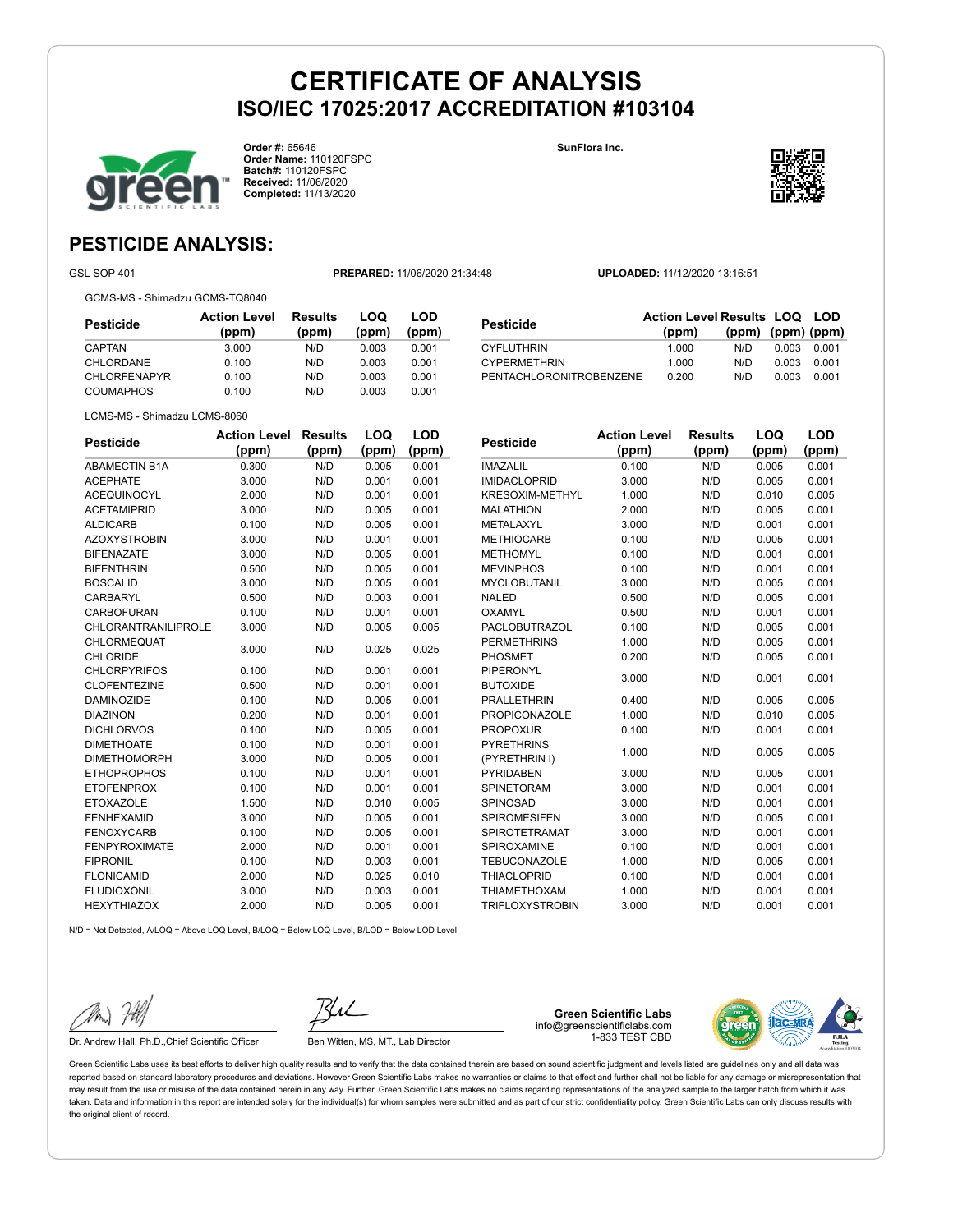

**Order #:** 65646 **Order Name:** 110120FSPC **Batch#:** 110120FSPC **Received:** 11/06/2020 **Completed:** 11/13/2020

**SunFlora Inc.**



### **RESIDUAL SOLVENTS:**

Headspace GCMS - Shimadzu GCMS QP2020 with HS20

GSL SOP 405 **Prepared:** 11/06/2020 21:35:01 **Uploaded:** 11/09/2020 12:29:11

| <b>Residual Solvent</b>  | <b>Action Level (ppm)</b> | Results (ppm) | LOQ (ppm) | LOD (ppm) |
|--------------------------|---------------------------|---------------|-----------|-----------|
| 1,1-DICHLOROETHENE       | 8                         | N/D           | 0.63      | 0.63      |
| 1,2- DICHLOROETHANE      | $\overline{2}$            | N/D           | 0.12      | 0.02      |
| <b>ACETONE</b>           | 5,000                     | N/D           | 140       | 20        |
| <b>ACETONITRILE</b>      | 410                       | N/D           | 25        | 1         |
| <b>BENZENE</b>           |                           | N/D           |           | 0.5       |
| <b>BUTANE</b>            | 5,000                     | N/D           | 50        | 10        |
| <b>CHLOROFORM</b>        |                           | N/D           |           | 0.5       |
| CIS 1,2-DICHLOROETHENE   | 5                         | N/D           | 0.73      | 0.18      |
| <b>ETHANOL</b>           | 5,000                     | N/D           | 140       | 20        |
| ETHYL ACETATE            | 5,000                     | N/D           | 140       | 20        |
| <b>ETHYL ETHER</b>       | 5,000                     | N/D           | 140       | 20        |
| ETHYLENE OXIDE           |                           | N/D           | $\Omega$  | 0         |
| <b>ISOPROPYL ALCOHOL</b> | 5,000                     | N/D           | 140       | 20        |
| <b>METHANOL</b>          | 3,000                     | N/D           | 100       | 20        |
| METHYLENE CHLORIDE       | 125                       | N/D           | 0.15      | 0.15      |
| N-HEPTANE                | 5,000                     | N/D           | 140       | 20        |
| N-HEXANE                 | 290                       | N/D           | 18        | 10        |
| <b>PENTANE</b>           | 5,000                     | N/D           | 140       | 20        |
| <b>PROPANE</b>           | 5,000                     | N/D           | 20        |           |
| <b>TOLUENE</b>           | 890                       | N/D           | 53        |           |
| TRANS 1,2-DICHLOROETHENE | 5                         | N/D           | 0.73      | 0.18      |
| <b>TRICHLOROETHENE</b>   |                           | N/D           |           | 0.5       |
| <b>XYLENES</b>           | 150                       | N/D           | 130       | 20        |

Dr. Andrew Hall, Ph.D., Chief Scientific Officer Ben Witten, MS, MT., Lab Director

**Green Scientific Labs** info@greenscientificlabs.com 1-833 TEST CBD

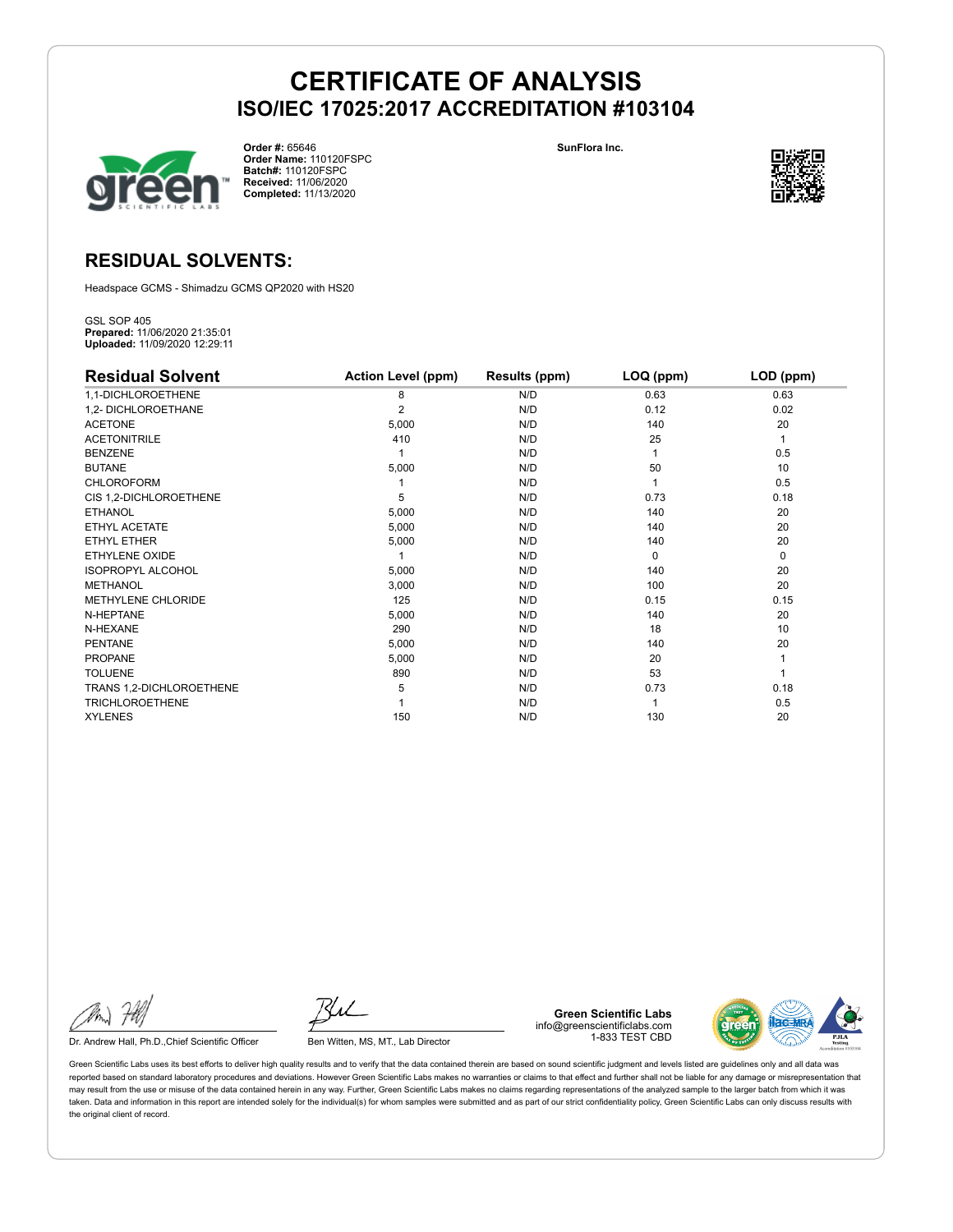

**Order #:** 65646 **Order Name:** 110120FSPC **Batch#:** 110120FSPC **Received:** 11/06/2020 **Completed:** 11/13/2020

**SunFlora Inc.**

**Microbial Analysis** GSL SOP 406 **Uploaded:** 11/23/2020 09:43:54



### **Microbial Analysis:**

fa PCR - Agilent AriaMX

## **MICROBIAL ANALYSIS:**

PCR - Agilent AriaMX

| <b>Test</b>          | <b>SOP</b> | Test Method | <b>Device Used</b> | <b>LOD</b>                          | <b>Allowable</b><br>Criteria  | <b>Actual Result Pass/Fail</b> |             |
|----------------------|------------|-------------|--------------------|-------------------------------------|-------------------------------|--------------------------------|-------------|
| TOTAL YEAST AND MOLD | 406.01     | USP 61/62+  | <b>ARIAMX PCR</b>  | CFU/G BY<br><b>SAMPLE</b><br>TYPE** | 1.000 CFU/G                   | NOT DETECTED                   | <b>PASS</b> |
| STEC E. COLI*        | 406.01     | USP 61/62+  | <b>ARIAMX PCR</b>  | 1 CFU/G**                           | DETECT/NOT<br>DETECTED        | NOT DETECTED                   | <b>PASS</b> |
| PATHOGENIC E. COLI   | 406.01     | USP 61/62+  | <b>ARIAMX PCR</b>  | 1 CFU/G**                           | DETECT/NOT<br><b>DETECTED</b> | NOT DETECTED                   | <b>PASS</b> |
| SALMONELLA*          | 406.01     | USP 61/62+  | <b>ARIAMX PCR</b>  | 1 CFU/G**                           | DETECT/NOT<br><b>DETECTED</b> | NOT DETECTED                   | <b>PASS</b> |

† USP 61 (enumeration of bacteria TAC, TYM, and ENT/Coliform), USP 62 (identifying specific species E.coli Aspergillus etc)

\* STEC and Salmonella run as Multiplex

\*\* CFU/g Calculation based on MIP/Extract matrix \*\*\* Flavus = 2 Copies of DNA / Fumigatis = 2 Copies of DNA Niger = 20 Copies of DNA / Terrus = 10 copies of DNA

Dr. Andrew Hall, Ph.D., Chief Scientific Officer Ben Witten, MS, MT., Lab Director

**Green Scientific Labs** info@greenscientificlabs.com 1-833 TEST CBD